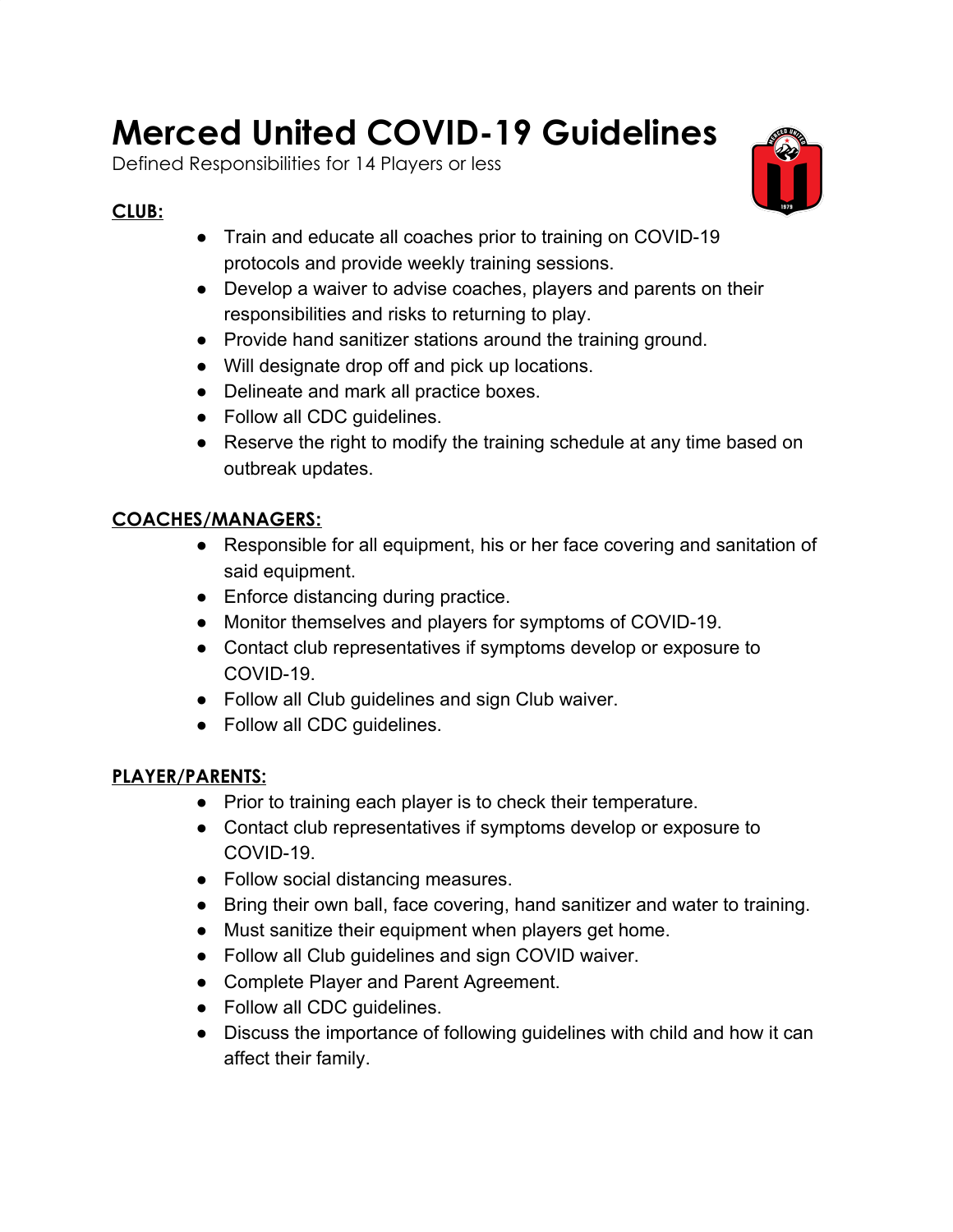#### **OUTBREAK PROTOCOL:**

If a player or coach tests positive for COVID-19, the coach and players in that group will be required to get tested and will not be allowed on the field until a negative test has been presented to the Club for each player and coach.

#### *Overview of Training Guidelines*

- Player and coach temperature and health checks prior to training. Coaches and Players must check themselves prior to training.
- One cohort or team will not exceed 14 players and 2 coaches combined. Teams are restricted to one half of a full field or a 50 yard by 50 yard square. There will be a minimum of 10 yards of buffer space in between each team's box.
- 20 yards of spacing between groups and training sessions.
- Teams are limited to 2 training sessions a week and a maximum of 2 hours.
- No scrimaging or mixing of groups.
- Parents are not allowed on field, but can watch from the car.
- Weekly training sessions will be provided that meet social distancing requirements.
- Goal posts are removed from the field and any portable nets are prohibited.
- Players can share balls only when touched by feet. No touching of teammates ball with hands.
- Coach is the only one touching, laying out and cleaning equipment.
- Goalies are training as field players, can not use hands.
- Face coverings for coaches will be required.
- No heading of the ball.
- No hand shaking or high fives.
- We can pass between players, passing progression drills and team tactical exercises.
- No contact will be allowed.
- Players backpacks and water will be spaced at 6 feet apart from teammates' gear.
- Players when entering and leaving the training ground will be required to wear face coverings. *Face coverings will not be required during training.*
- Pennies should be given to each player. It is their responsibility to clean and have for practice.